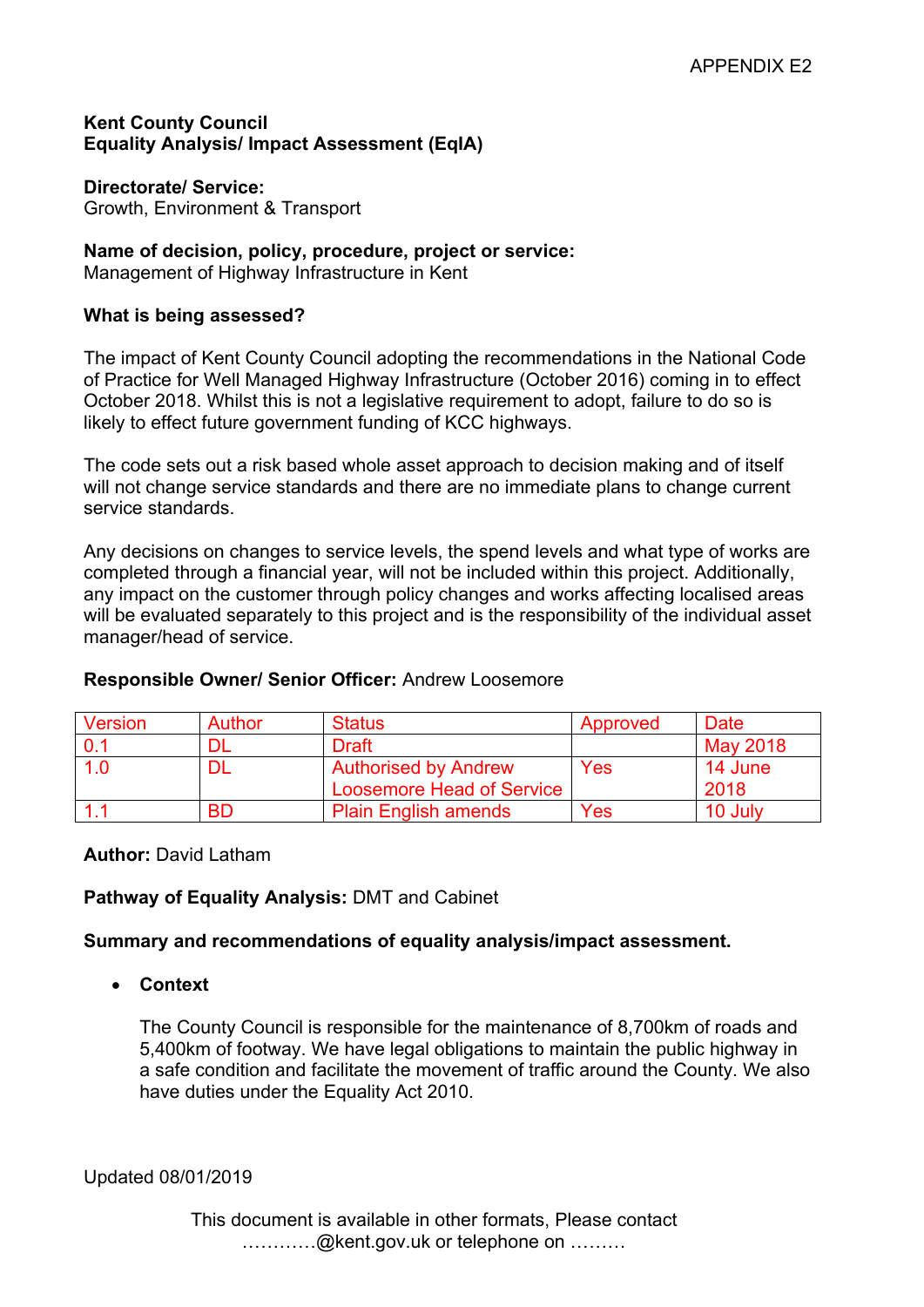Our highway assets are estimated to be worth £12bn (excluding land value). Our highway assets are vital in supporting the delivery of the County Council's three strategic outcomes:

- o Children and young people in Kent get the best start in life A safe and resilient highway network enabling reliable journeys will provide Kent's young people with access to work, education and training opportunities, supporting them to achieve their potential through academic and vocational education.
- o Kent communities feel the benefits of economic growth by being in work, healthy and enjoying a good quality life Our highways play a vital role in Kent's economic prosperity. It provides safe and reliable access to shops, jobs, schools, friends, family and other opportunities. As well as connecting the County's towns and villages, Kent highways also provide a key strategic link between the Capital and ferry, air and rail services to mainland Europe.
- o Older and vulnerable residents are safe and supported with choices to live independently. Safe and reliable roads provide valuable access to services, amenities and social activities for older and vulnerable people supporting them to live with greater independence.

Our highways enable safe and reliable journeys and in doing so support social and economic prosperity. They also facilitate the transport of services essential to health and wellbeing, including emergency services, medical services, food transportation etc.

Kent County Council currently uses documents and policies based on 'Well Maintained Highways – Code of Practice for Highway Maintenance Management' (2005) and amendments and taking note of 'Highway Risk and Liability Claims' (a practical guide to Appendix C of 'Well Maintained Highways' (2005) to ensure that a consistent approach is adopted countywide.

More recently the County Council has adopted an integrated asset management approach to highway infrastructure based on the establishment of local levels of service through risk-based assessment. The County's Highway Asset Management Framework develops this approach in three documents: a policy [Our Approach to Asset Management in Highways], and two strategy documents [Implementing Our Approach to Asset Management in Highways and Developing Our Approach to Asset Management in Highways]. These documents demonstrate our commitment to an Asset Management approach and clearly outline the funding required and the wider benefits to be achieved. The Environment and Transport Cabinet Committee have endorsed all three documents, which are published on the County Council's website.

- **Aims and Objectives**
- $\bullet$

Updated 08/01/2019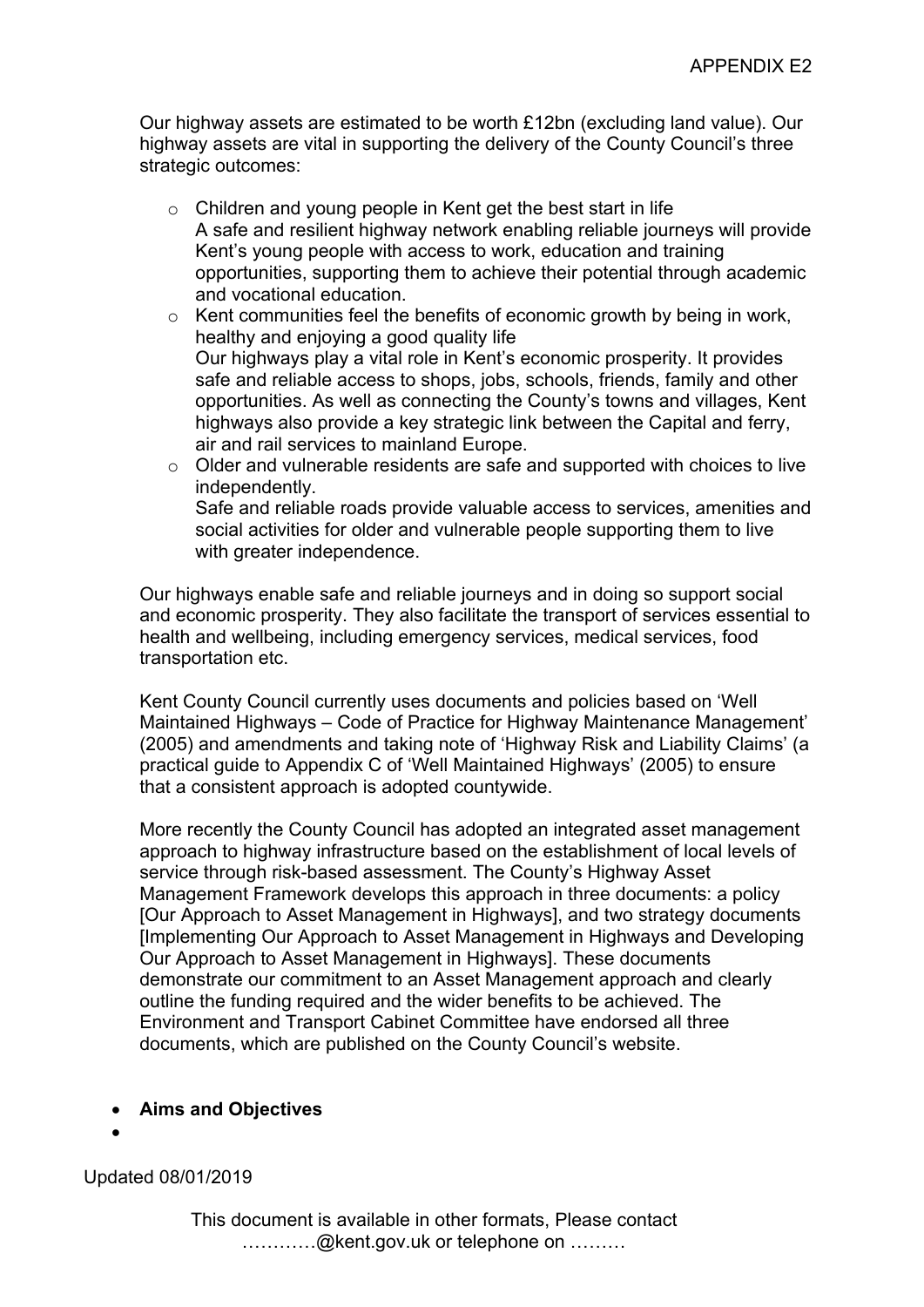Kent County Council aims to adopt the recommendations in the 'Code of Practice for Well Managed Highway Infrastructure' (October 2016) coming in to effect October 2018. This supersedes the currently followed 'Well Maintained Highways – Code of Practice for Highway Maintenance Management', Management of Highway Structures and Well-lit Highways.

The new code of practice sets out a risk based whole asset approach to decision making and of itself will not change service standards and there are no immediate plans to change current service standards.

There are two documents explaining what Kent's objectives are and how these will be achieved. These are appended and are intended to be published, the documents are;

- o Applying the Well-managed Highway Infrastructure in Kent outlines how the principles set out in the Code of Practice are shaping the services Kent County Council delivers in a way that supports and achieves the County Council's priorities.
- o Well-managed Highway Infrastructure Implementing the Code of Practice outlines how we will go about applying the principles in the Code of Practice to the way we work and measure our success to ensure continuous improvement and a focus on the County Council's Strategic Outcomes. Details of our approach will be actively communicated through engagement with stakeholders in setting requirements, making decisions and reporting performance. During this engagement protected characteristics will be taken into account such as offering the communication in different formats and media.
- **Summary of equality impact**

# **Adverse Equality Impact Rating** Low

#### **Attestation**

I have read and paid due regard to the Equality Analysis/Impact Assessment concerning Well Managed Highway Infrastructure. I agree with risk rating and the actions to mitigate any adverse impact(s) that have been identified.

# **Head of Service**

Signed: Signed: Name: Andrew Loosemore

Job Title: Head of Highways Asset Management Date: 14 June 2018

**DMT Member** Signed: Name: Name: Name: Name: Name: Name: Name: Name: Name: Name: Name: Name: Name: Name: Name: Name: Name: Name: Name: Name: Name: Name: Name: Name: Name: Name: Name: Name: Name: Name: Name: Name: Name: Name: Name: Name

Job Title: Date:

Updated 08/01/2019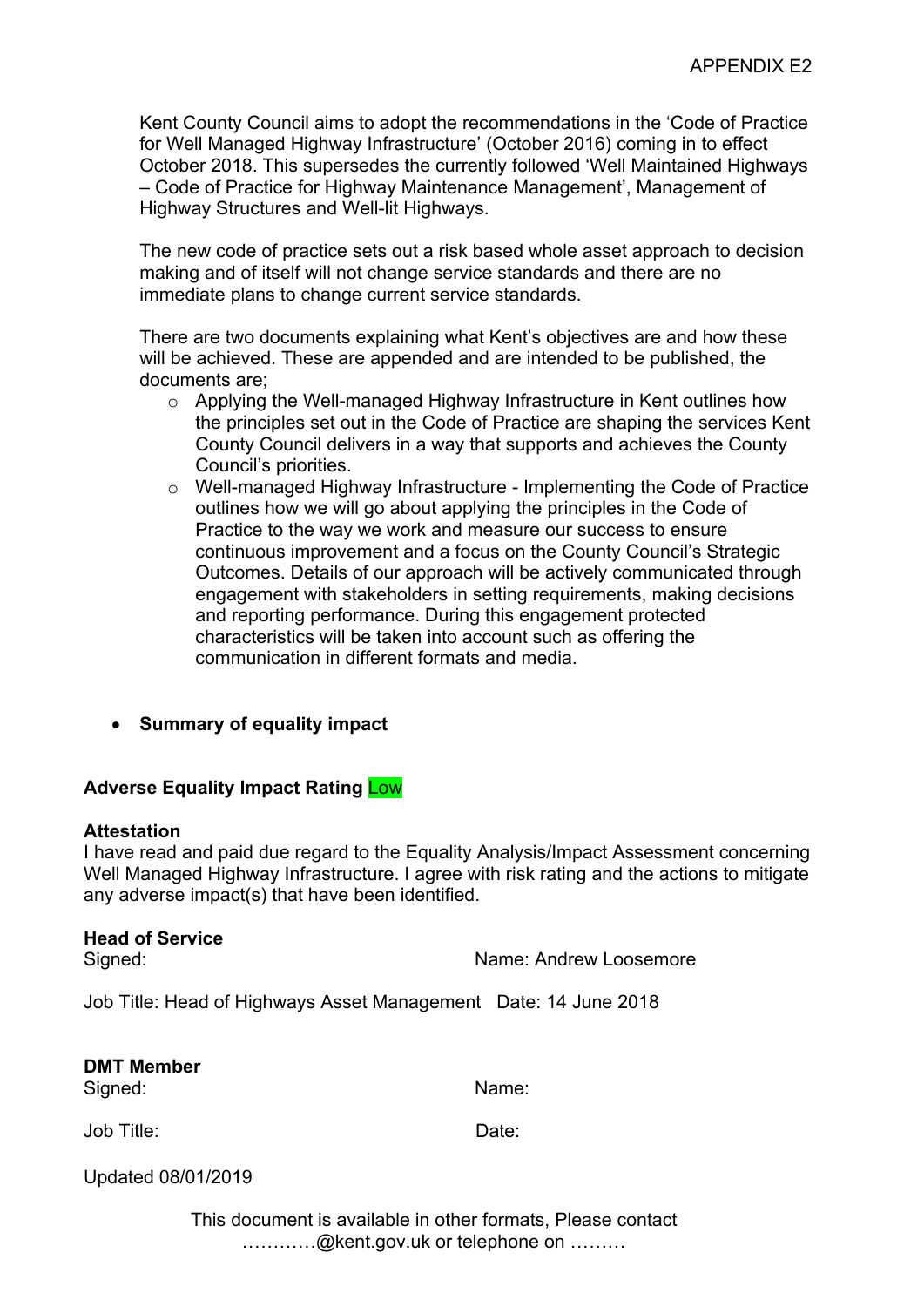# APPENDIX E2

Updated 08/01/2019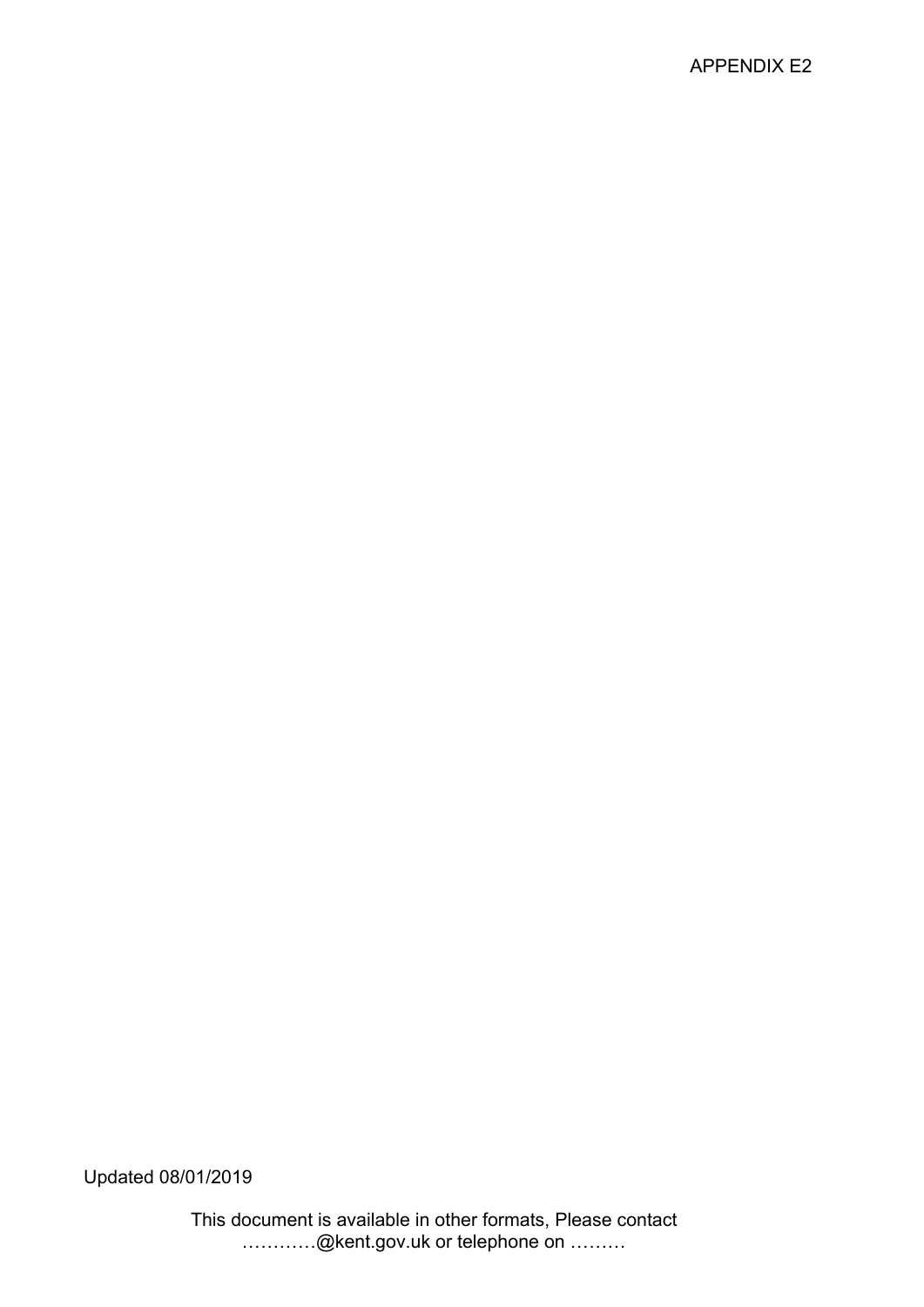#### **Part 1 Screening**

Could this policy, procedure, project or service, or any proposed changes to it, affect any Protected Group (listed **below) less favourably (negatively) than others in Kent?**

**Could this policy, procedure, project or service promote equal opportunities for this group?**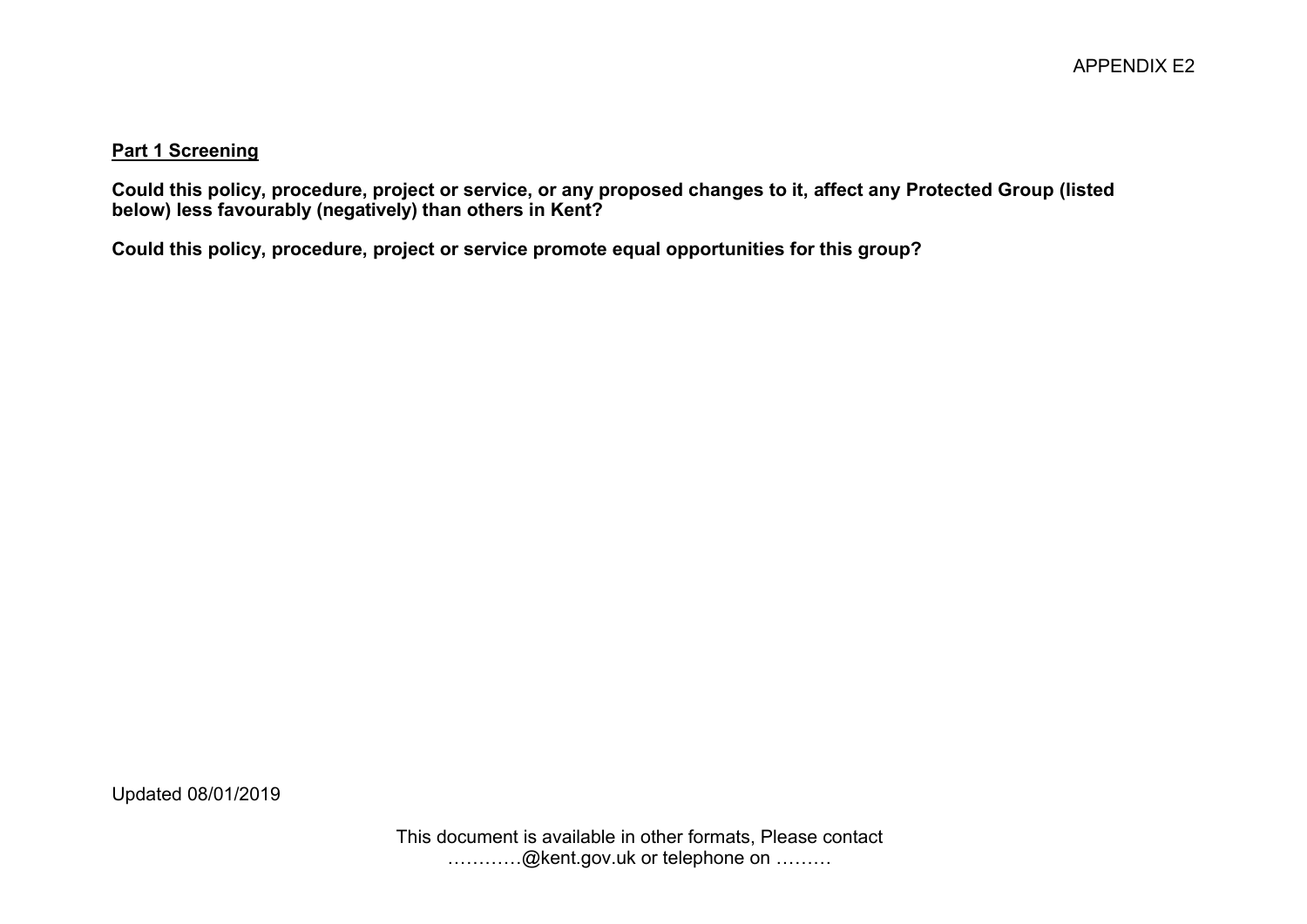| <b>Protected Group</b>                 | Please provide a brief commentary on your findings. Fuller analysis should be undertaken in<br>Part 2. |                                            |                                                                                                                                                                                                                                                                                                                                                                                                |                                                                                                                                                                                                                                                                                                 |  |
|----------------------------------------|--------------------------------------------------------------------------------------------------------|--------------------------------------------|------------------------------------------------------------------------------------------------------------------------------------------------------------------------------------------------------------------------------------------------------------------------------------------------------------------------------------------------------------------------------------------------|-------------------------------------------------------------------------------------------------------------------------------------------------------------------------------------------------------------------------------------------------------------------------------------------------|--|
|                                        | <b>High negative impact</b><br>EqIA                                                                    | <b>Medium negative</b><br>impact<br>Screen | Low negative impact<br>Evidence                                                                                                                                                                                                                                                                                                                                                                | <b>High/Medium/Low</b><br><b>Positive Impact</b><br>Evidence                                                                                                                                                                                                                                    |  |
| Age                                    | <b>No</b>                                                                                              | No                                         | Kent's approach to<br>Management of Highway<br>Infrastructure is being<br>aligned to the Code of<br>Practice for Well<br>Managed Highway<br>Infrastructure (October<br>2016), This sets out a<br>risk based whole asset<br>approach to decision<br>making and of itself will<br>not change service<br>standards and there are<br>no immediate plans to<br>change current service<br>standards. | Low:<br>Age is primarily affected<br>by trip hazards, as no<br>changes to service are<br>envisaged the same<br>impacts will continue.<br>The Risk based approach<br>advocated on the Code of<br>Practice should allow<br>greater opportunity to<br>further protect vulnerable<br>highway users. |  |
| <b>Disability</b>                      | <b>No</b>                                                                                              | <b>No</b>                                  | As per Age                                                                                                                                                                                                                                                                                                                                                                                     | As per Age                                                                                                                                                                                                                                                                                      |  |
| Gender                                 | <b>No</b>                                                                                              | <b>No</b>                                  | No or very low impact                                                                                                                                                                                                                                                                                                                                                                          | No or very low impact.<br>Gender creates no<br>additional challenges<br>compared to normal<br>highway users.                                                                                                                                                                                    |  |
| Gender identity/<br><b>Transgender</b> | <b>No</b>                                                                                              | <b>No</b>                                  | No or very low impact                                                                                                                                                                                                                                                                                                                                                                          | No or very low impact<br>As Gender                                                                                                                                                                                                                                                              |  |
| Race                                   | <b>No</b>                                                                                              | <b>No</b>                                  | No or very low impact                                                                                                                                                                                                                                                                                                                                                                          | No or very low impact<br>As Gender                                                                                                                                                                                                                                                              |  |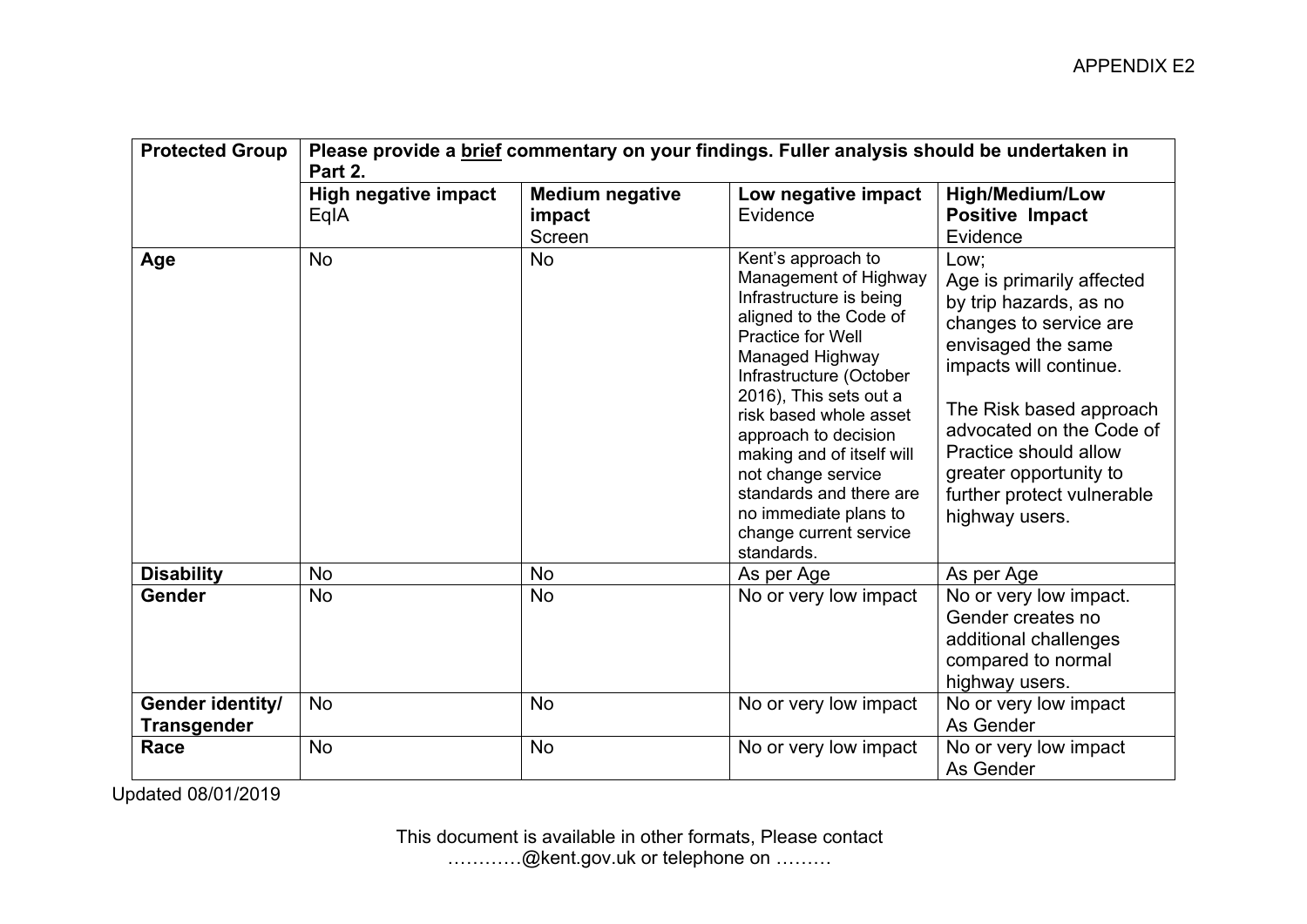| <b>Religion and</b><br><b>Belief</b>                       | <b>No</b> | <b>No</b> | No or very low impact | No or very low impact<br>As Gender                                                                                                                                                    |
|------------------------------------------------------------|-----------|-----------|-----------------------|---------------------------------------------------------------------------------------------------------------------------------------------------------------------------------------|
| <b>Sexual</b><br><b>Orientation</b>                        | <b>No</b> | <b>No</b> | No or very low impact | No or very low impact<br>As Gender                                                                                                                                                    |
| <b>Pregnancy and</b><br><b>Maternity</b>                   | No        | <b>No</b> | No or very low impact | No or very low impact<br>Pregnancy and maternity<br>is primarily affected by trip<br>hazards, as no changes to<br>service are envisaged the<br>same impacts will<br>continue.         |
| <b>Marriage and</b><br><b>Civil</b><br><b>Partnerships</b> | <b>No</b> | <b>No</b> | No or very low impact | No or very low impact<br>As Gender                                                                                                                                                    |
| Carer's<br><b>Responsibilities</b>                         | <b>No</b> | <b>No</b> | No or very low impact | No or very low impact<br>As no changes are<br>envisaged the same<br>impacts will continue.<br>Carer's responsibilities<br>would fall into the same<br>issues as disability and<br>age |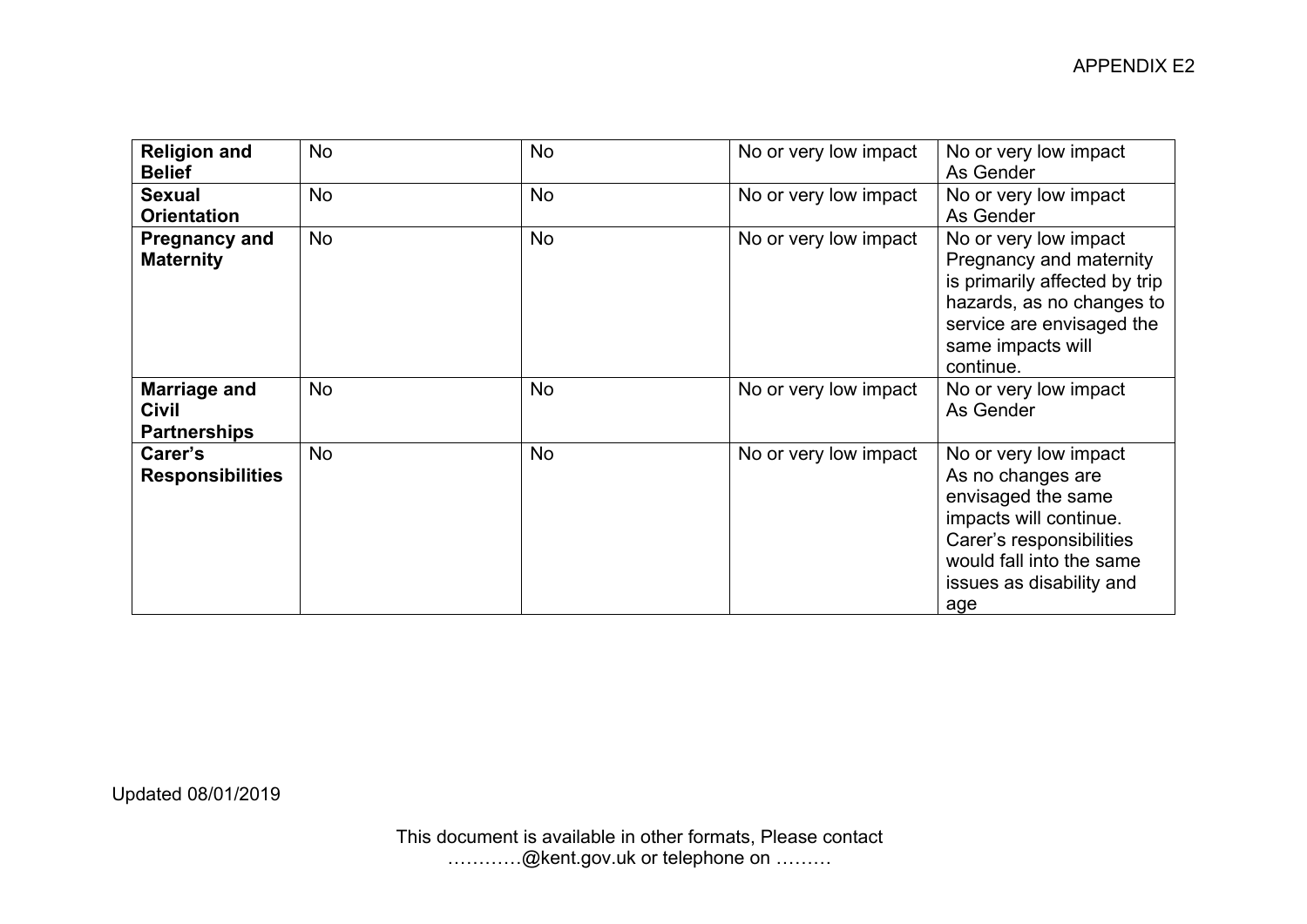# **Part 2**

# **Equality Analysis /Impact Assessment**

# **Protected groups**

As there are no plans to change current service levels for Highway users, no groups should additionally be directly or indirectly negatively affected from providing the current highway service.

However, the Equality Impact assessment for the Highways Asset Management and Incentive Fund report to Environment & Transport Cabinet Committee – 31 January 2018 does cover condition/outcome trends going forwards. It highlights that the rate at which local roads and footways in England are deteriorating far exceeds the rate of investment from central government. . The link to this document is listed in the appendices.

There is not an equality impact analysis available linked to the Code of practice for Well managed Highway Infrastructure available and the DfT state the following at the beginning of the document;

*'Although this report was commissioned by the Department for Transport (DfT), the findings and recommendations are those of the authors and do not necessarily represent the views of the DfT. The information or guidance in this document (including third party information, products and services), is provided by DfT on an 'as is' basis, without any representation or endorsement made and without warranty of any kind whether express or implied.'*

# **Information and Data used to carry out your assessment**

Please see section below

# **Who have you involved consulted and engaged?**

There has been no specific consultation on the Code of Practice for Well Managed Highway Infrastructure which is a national code of practice which Kent is required to comply with by October 2018, however Kent's Highways Tracker survey report for 2017 seeks the views of a sample of residents that are representative of Kent's population which includes protected characteristics, and the views of County Members and Parish/Town Councils.

# **Analysis**

Kent's Highways Tracker survey report for 2017 seeks the views of a sample of residents that are representative of Kent's population, and the views of County Members and Parish/Town Councils. Please see following link for Kent's Highways Tracker survey report for 2017 [http://www.kent.gov.uk/about](http://www.kent.gov.uk/about-the-council/strategies-and-policies/transport-and-highways-policies/highways-transportation-and-waste-tracker-survey-report)[the-council/strategies-and-policies/transport-and-highways-policies/highways](http://www.kent.gov.uk/about-the-council/strategies-and-policies/transport-and-highways-policies/highways-transportation-and-waste-tracker-survey-report)[transportation-and-waste-tracker-survey-report](http://www.kent.gov.uk/about-the-council/strategies-and-policies/transport-and-highways-policies/highways-transportation-and-waste-tracker-survey-report)

# **Adverse Impact,**

Updated 08/01/2019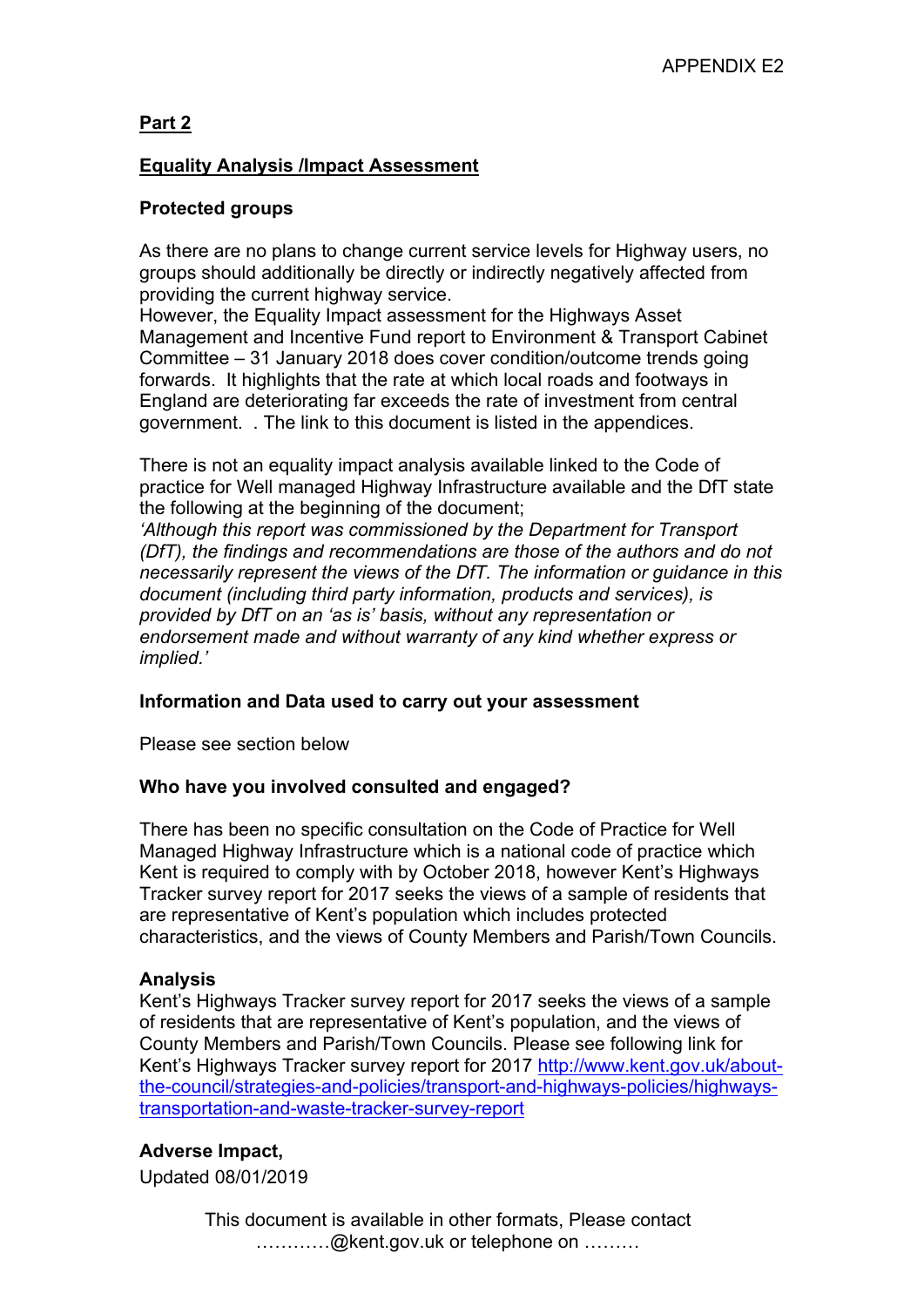As there are no plans to change current service levels for Highway users no groups should be additionally directly or indirectly negatively affected from providing the highway service.

### **Positive Impact:**

The shift towards better decision recording and a greater emphasis on risk based approach should allow greater opportunity to further protect vulnerable highway users.

### **JUDGEMENT**

 **No major change** - no additional potential for discrimination and all opportunities to promote equality have been taken due to service levels not being changed.

**Internal Action Required NO**

Updated 08/01/2019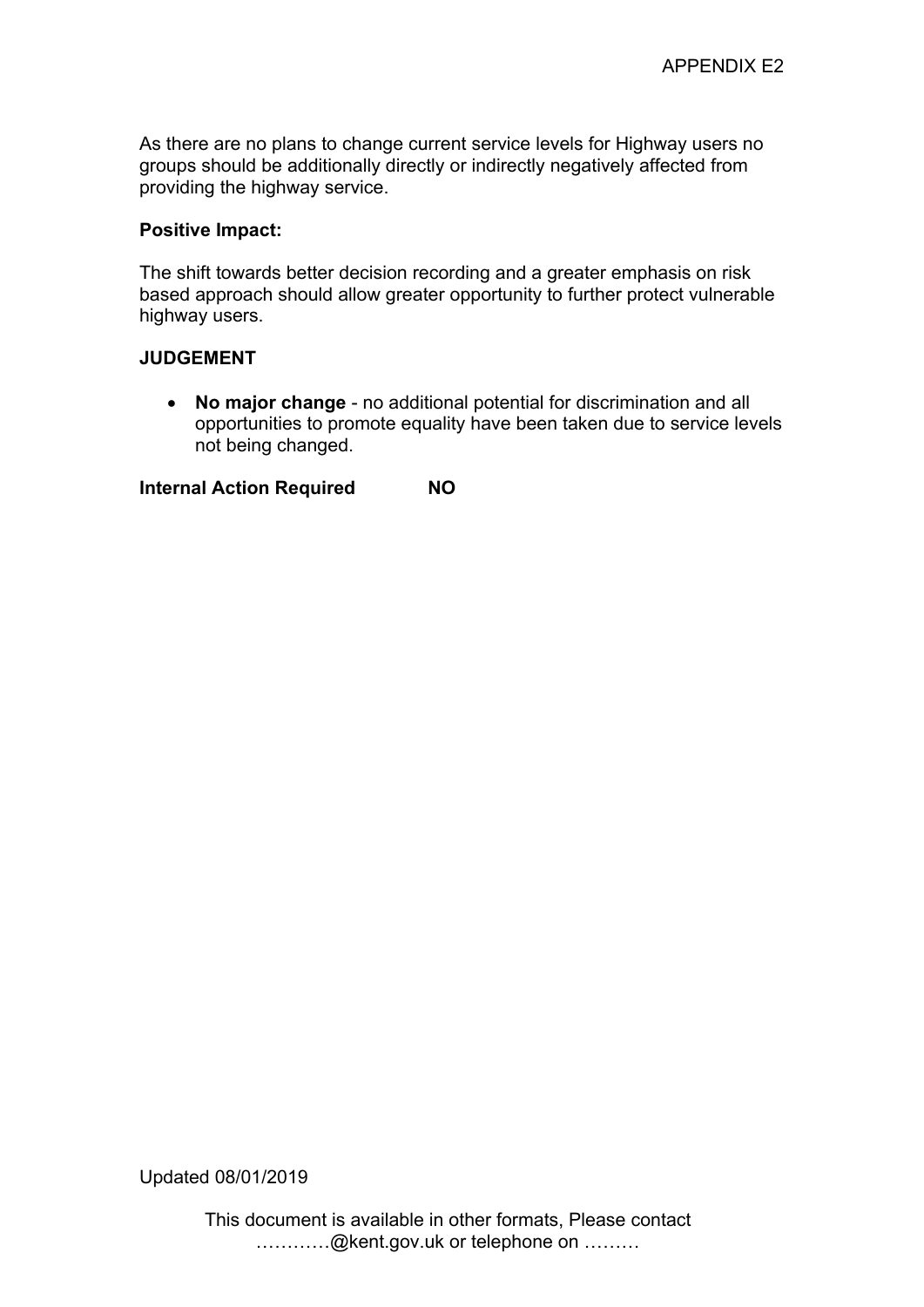**Equality Impact Analysis/Assessment Action Plan**

| <b>Protected</b><br><b>Characteristic</b> | <b>Issues identified</b> | <b>Action to be</b><br>taken           | <b>Expected</b><br>outcomes                                                                                       | Owner | <b>Timescale</b> | <b>Cost</b><br>implications |
|-------------------------------------------|--------------------------|----------------------------------------|-------------------------------------------------------------------------------------------------------------------|-------|------------------|-----------------------------|
| Age                                       | <b>Trip hazards</b>      | None as not<br>changing the<br>service | <b>Future asset</b><br>management<br>principles may<br>allow greater<br>freedom to<br>investigate this<br>further |       |                  |                             |
| disability                                |                          |                                        |                                                                                                                   |       |                  |                             |
| Carer's<br>responsibilities               |                          |                                        |                                                                                                                   |       |                  |                             |
|                                           |                          |                                        |                                                                                                                   |       |                  |                             |

**Have the actions been included in your business/ service plan?** (If no please state how the actions will be monitored) Yes/No